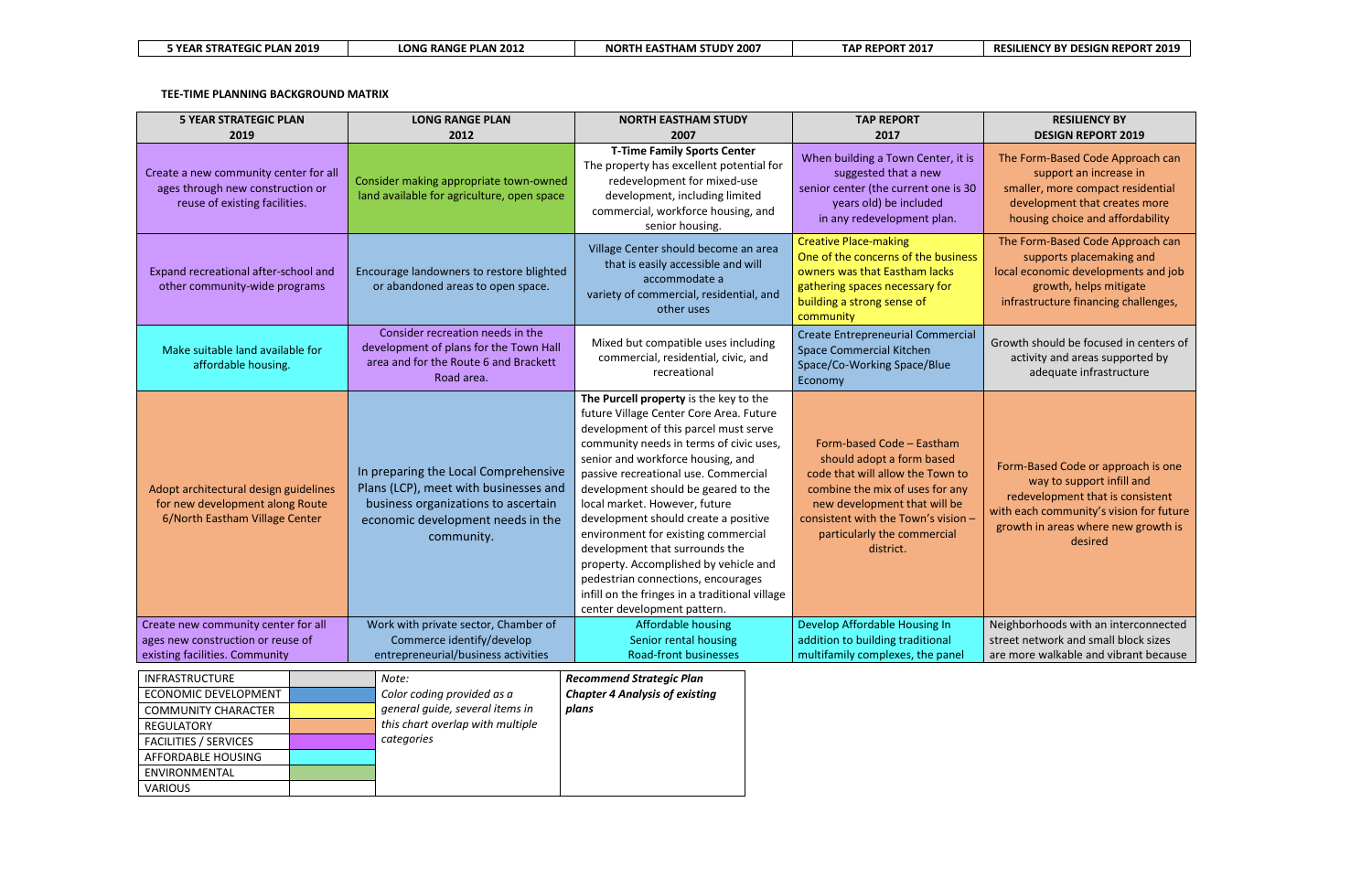## **5 YEAR STRATEGIC PLAN 2019 LONG RANGE PLAN 2012 NORTH EASTHAM STUDY 2007 TAP REPORT 2017 RESILIENCY BY DESIGN REPORT 2019**

provide more visual interest and te more ways to get from point A oint B. Block standards typically y to new communities and large lopments (over two acres). may include maximum block th, maximum block area, or imum block perimeter

itectural Design Standards regulate ecific architectural character ved in a given area. Standards can eneral or highly detailed,depending ow important architectural acter is to the community's vision.

| 5 YEAR STRATEGIC PLAN 2019 |  |
|----------------------------|--|
|----------------------------|--|

|                                                                                                                                                                                                 |  |                                                                                                                                                  |                                                                                                                                                                                                                                        | suggested examining alternative<br>housing options such as allowing<br>for micro units, and to monitor the<br>results of the recently completed<br><b>Cape Cod Young Professionals</b><br>housing contest, which featured<br>home designs specific to the needs<br>of young professionals on Cape<br>Cod. | they<br>creat<br>to po<br>apply<br>deve<br>They<br>lengt<br>maxi |
|-------------------------------------------------------------------------------------------------------------------------------------------------------------------------------------------------|--|--------------------------------------------------------------------------------------------------------------------------------------------------|----------------------------------------------------------------------------------------------------------------------------------------------------------------------------------------------------------------------------------------|-----------------------------------------------------------------------------------------------------------------------------------------------------------------------------------------------------------------------------------------------------------------------------------------------------------|------------------------------------------------------------------|
| Expand recreational after-school and<br>other community-wide programs                                                                                                                           |  | Develop a pedestrian walkway system in<br>local business centers to encourage small-<br>scale boutique commercial development.                   | <b>Purcell Parcel Facilitate new infill and</b><br>neighborhood residential development<br>New housing should include a mix of<br>affordable and market-rate rental and<br>ownership opportunities for a broad<br>range of age groups. | Create Pedestrian Walkway for<br>Route 6 Development of a reliable<br>and safe pedestrian walkway<br>across Route 6 is strongly<br>recommended, using either a<br>bridge or a tunnel                                                                                                                      | Archi<br>a spe<br>allow<br>be ge<br>on ho<br>chara               |
| Host regular and widely advertise<br>community events for a range of<br>participants                                                                                                            |  | Improve the flow of traffic at the Brackett<br>Road and Route 6 area and provide onsite<br>accommodations for public transportation<br>vehicles. | Integrated parking and landscaping<br>Village green/park Network of pathways<br>and restrooms                                                                                                                                          | <b>Insufficient Commercial Storage</b><br><b>Business owners, particularly</b><br>commercial fisherman and<br>construction company owners,<br>lament the lack of commercial<br>bulkheads and facilities for heavy<br>equipment storage,                                                                   | mai<br>Ba<br>stal                                                |
| Redesign Rte 6 to improve traffic<br>safety/implement recommendations<br>from Rte 6 corridor study                                                                                              |  | Purchase available land that fronts on<br>Route 6.                                                                                               | Effective solutions/alternatives to water<br>and wastewater needs                                                                                                                                                                      |                                                                                                                                                                                                                                                                                                           | If yo<br>susta<br>rein<br>re                                     |
| Create connectivity between<br>businesses on Route 6 to minimize<br>vehicular activity between<br>adjacent businesses.                                                                          |  | Creation of a road loop that would<br>connect Route 6 in the vicinity of the Four<br>Points Hotel to Brackett Road.                              | Organize the Village Common and open<br>spaces around civic buildings and<br>potential relocation of the North<br><b>Eastham Post Office.</b>                                                                                          |                                                                                                                                                                                                                                                                                                           | <b>The</b><br>hav<br>La<br>exist<br>the s                        |
| Establish strong identities at key public<br>locations by activating space using<br>place-making amenities such as<br>benches, lighting, permanent or<br>temporary public art, and other public |  | Provision of additional day care and<br>summer programming for children and<br>youth.                                                            | Connect the Cape Cod Bike Trail to<br>surrounding neighborhoods and<br>commercial areas along Brackett,<br>Route 6, and Holmes Road.                                                                                                   |                                                                                                                                                                                                                                                                                                           |                                                                  |
| INFRASTRUCTURE<br>ECONOMIC DEVELOPMENT<br><b>COMMUNITY CHARACTER</b><br><b>REGULATORY</b><br><b>FACILITIES / SERVICES</b><br>AFFORDABLE HOUSING<br>ENVIRONMENTAL<br><b>VARIOUS</b>              |  | Note:<br>Color coding provided as a<br>general quide, several items in<br>this chart overlap with multiple<br>categories                         | <b>Recommend Strategic Plan</b><br><b>Chapter 4 Analysis of existing</b><br>plans                                                                                                                                                      |                                                                                                                                                                                                                                                                                                           |                                                                  |

In areas where stormwater nagement is a key concern, Formsed Codes can help communities implement light imprint design ndards help direct, retain, absorb water

Iur municipality has environmental ainability goals, those goals can be iforced in the Form-Based Code by equiring energy efficient, and low carbon footprint buildings. landscape on private property can e a big impact on the public good. Indscape standards can maintain ting vegetated character, mandate

creening of utility or parking areas.